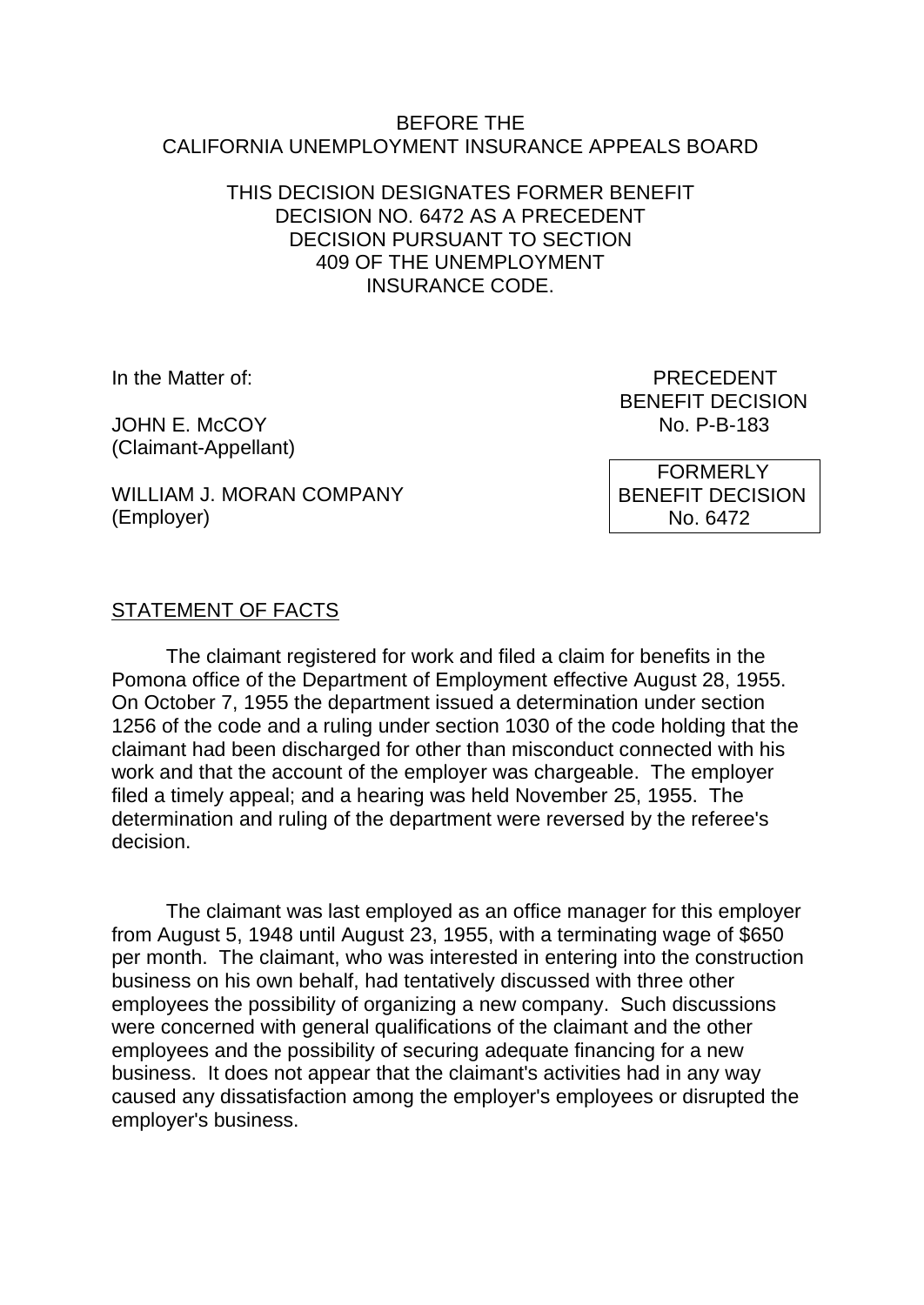One of the employer's partners learned of the claimant's desire to initiate a new organization and of his discussions with the other employees. He told the claimant that the claimant would have to forget about his idea of going into business and cease his discussions with other employees or he would have to leave the employer's employment. The claimant refused to agree to abandon his idea of going into business for himself or to cease discussions with other employees; and the employer thereupon requested his resignation, which the claimant then gave.

Two issues are herein involved:

(1) Whether the employer's request that the claimant abandon his idea of going into business for himself and to cease discussions with other employees was reasonable.

(2) Whether the claimant was discharged for reasons other than misconduct.

## REASONS FOR DECISION

Although an employer may discharge an employee for failure to comply with a reasonable order designed to further the employer's business (Benefit Decision No. 5672), we believe that, in this case, the claimant's conduct was not such that it had interfered with the orderly conduct of the employer's business or that the employer's order was in any way necessary to protect or preserve its business. The evidence before us merely shows that, whatever may have been the claimant's intentions with respect to starting his own firm, he and the other employees involved had always performed their duties for the employer in a satisfactory manner. Under such circumstances, we cannot classify the claimant's activities as misconduct in connection with his work.

While it appears that the claimant resigned from his employment, the evidence shows that the employer was the moving party in requesting the resignation if the claimant did not abandon his desire to start his own company and cease discussing the matter with other employees. Hence, we hold that the claimant did not voluntarily resign but was in effect discharged by the employer (Benefit Decision No. 5193).

Because the claimant was discharged for other than misconduct, he was not disqualified under code section 1256.